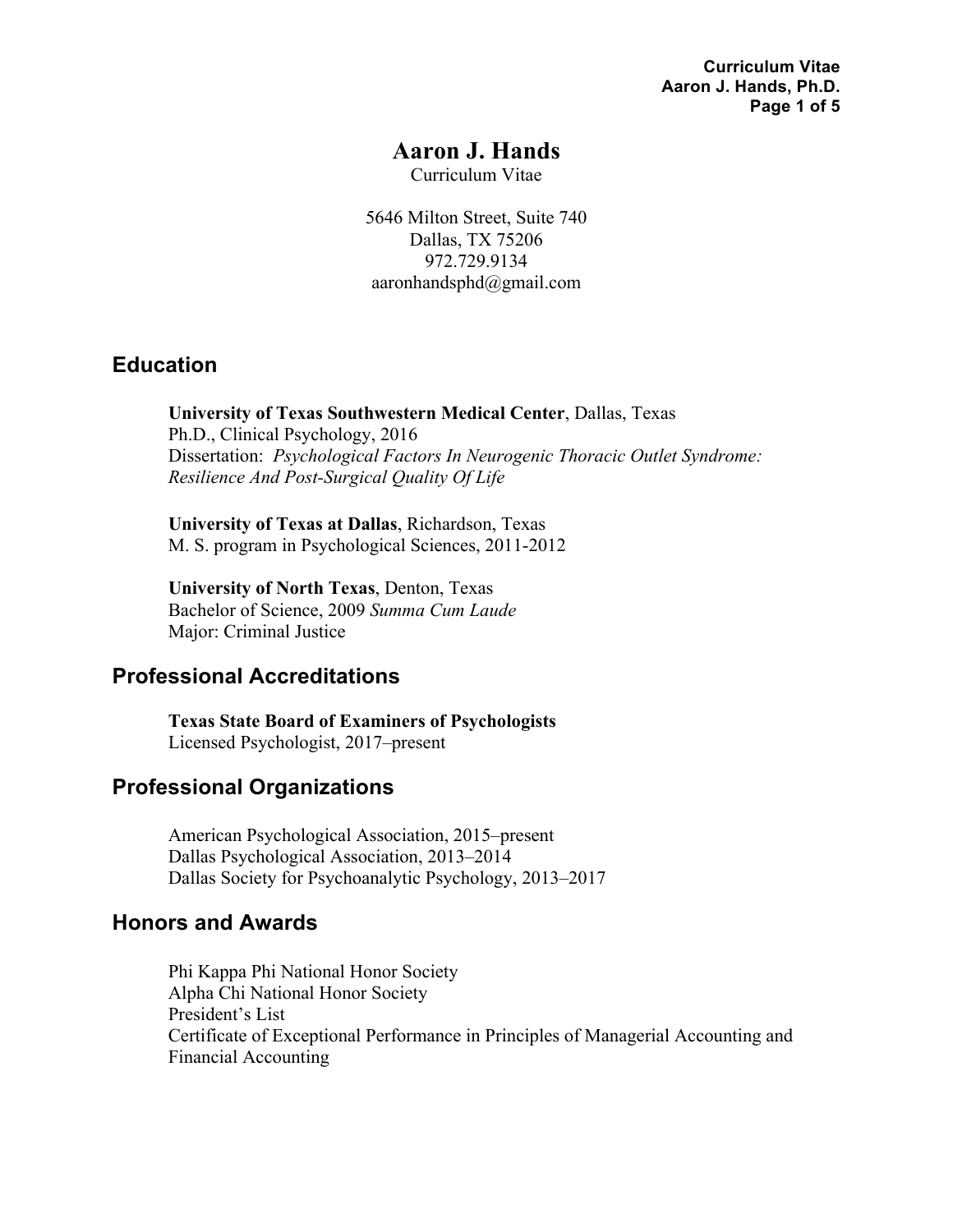Aaron J. Hands Curriculum Vitae Page 2 of 5

## **Current Position**

**Clinical Psychologist**, Private Practice, 2019–present

*Activities*: Providing diagnostic evaluations of children, adults, and families; Conducting individual psychotherapy with children and adults; family therapy.

# **Past Positions**

**Staff Psychologist,** The Housson Center, 2017-2019

*Activities*: Conducted individual and family therapy with children, adolescents, and adults using an integrative treatment approach. Provided psychological and psychoeducational evaluations to comprehensively assess intellectual, academic, attentional, memory, emotional, and social functioning. Collaborated with various school and communitybased mental health providers to assist in treatment planning.

**Post-Doctoral Fellow,** Dallas Therapy Alliance, 2016-2017

*Activities*: Provided individual psychotherapy and conducted psychological evaluations with a team of psychologists in group practice specializing in psychoanalytic psychotherapy. Treated patients suffering from a wide array of psychological problems, including severe mental illness and personality pathology.

**Doctoral Intern,** Southern Methodist University Counseling and Psychiatric Services, 2015–2016

*Activities*: Provided short and long-term individual psychotherapy for diverse student population in an outpatient setting; using clinical interviewing skills to perform triage and intake evaluations; conducted crises interventions and implemented safety plans for atrisk patients; provided psycho-education and information on campus resources for students and parents; collaborated with staff psychiatrist on diagnostic formulations and treatment planning.

**Doctoral Intern,** Parkland Behavioral Health Center (Outpatient Clinic), 2015

*Activities*: Provided psychotherapy services for adult community population; conducted psychological evaluations consisting of personality and neuropsychological testing.

**Doctoral Intern,** Texas Scottish Rite Hospital for Children, 2014

*Activities*: Conducted psycho-educational evaluations and provided test result interpretation for families; provided consultation-liaison services as part of a multidisciplinary team; conducted psychotherapy with inpatient and outpatient orthopedic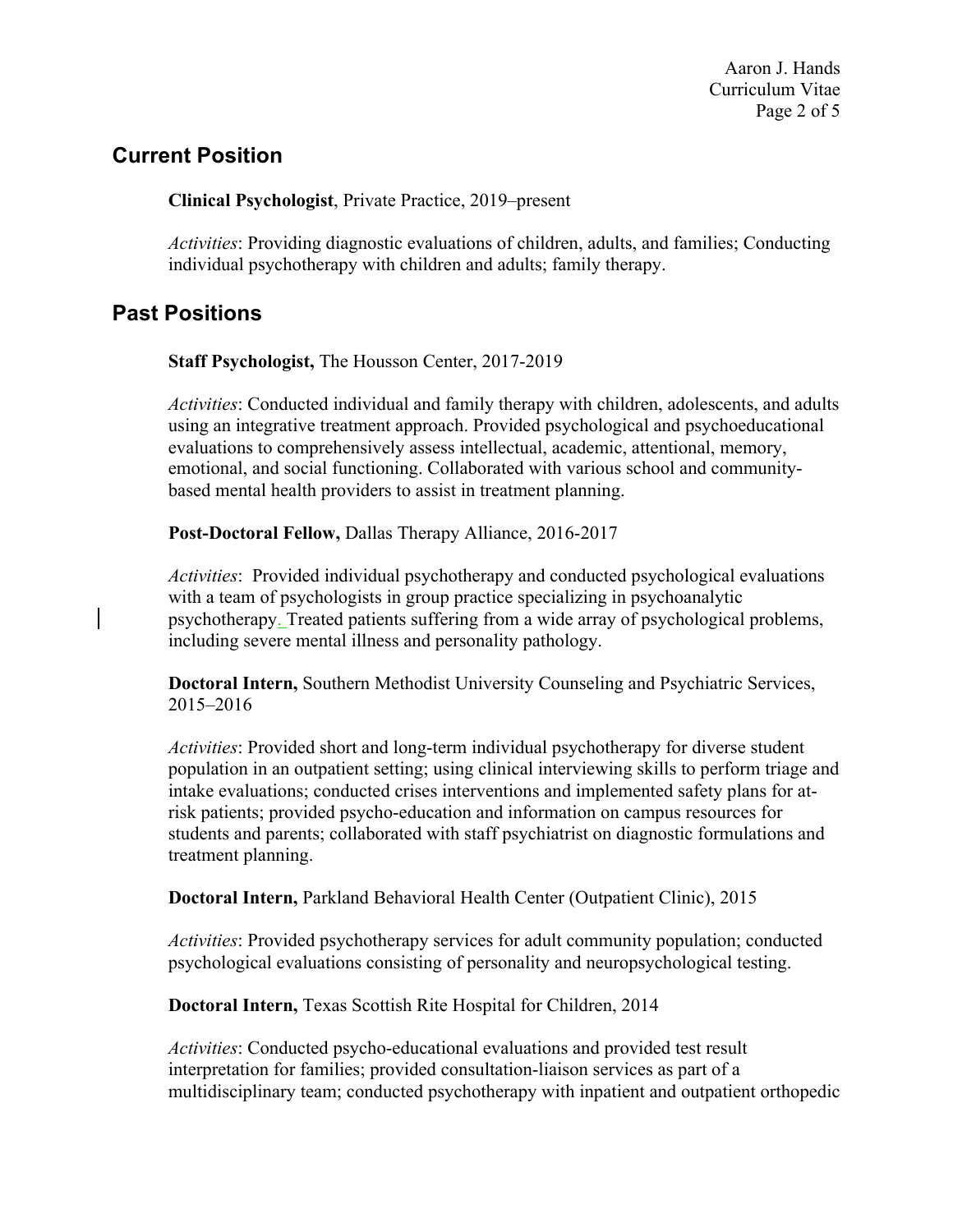pediatric population in areas such as adjustment to chronic illness, surgery preparation and education, pain management, and long-term hospitalization.

**Practicum student**, Parkland Memorial Hospital Psychiatric Emergency Room, 2014

*Activities*: Assisted attending physicians during intake evaluations; conducted crisis interventions and collateral interviews; collaborated with staff in diagnostic formulations and treatment planning.

**Practicum student**, UT Southwestern Clinical Psychology Psychotherapy Program (Outpatient Clinic), 2013–2015

*Activities*: Providing psycho-educational interventions and individual psychotherapy for clients.

**Practicum student**, Johnson County Community Supervision Department, 2013–2014

*Activities*: Conducted psychological evaluations; administered intelligence and personality tests; conducted crisis interventions and individual psychotherapy, and facilitated anger management groups.

**Practicum student**, Dallas County Juvenile Department, Psychology Division, 2013 *Activities*: Conducted clinical interviews and administered psychological tests; prepared psychological reports; provided individual psychotherapy and facilitated anger management groups.

**Intern**, M. Matthew Housson, Ph.D & Associates, Clinical Psychology & Educational Services, 2011–2012

*Activities*: Observed parent interviews and psycho-educational test result interpretations; assisted in preparing reports of psycho-educational evaluations; administered the Integrated Visual and Auditory Continuous Performance Test (IVA), a measurement of visual and auditory attention; facilitated weekly social skills groups for young children.

**Intern**, Fulbright & Associates, P.C., Clinical Neuropsychology & Cognitive Rehabilitation, 2010.

*Activities*: Shadowed clinicians during neuropsychological evaluations; trained in clinical interview techniques and neuropsychological test interpretation.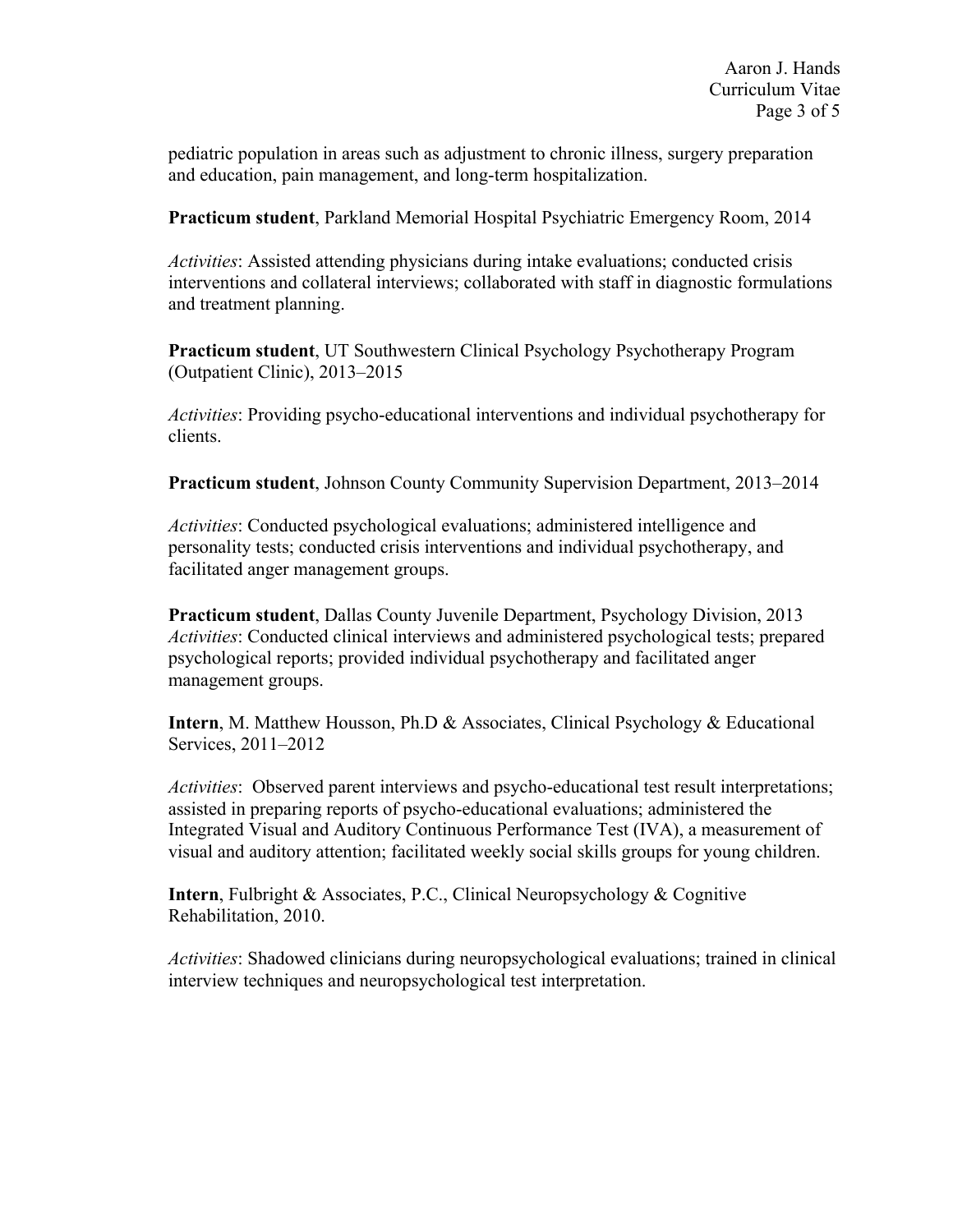# **Research Experience**

**Research Assistant,** Baylor Heart and Vascular Hospital, Drs. Gregory Pearl and Ann Marie Warren, Baylor University Medical Center at Dallas, 2015–2016

*Activities*: Coordinated study examining how psychological factors influence recovery in individuals undergoing surgery for neurogenic thoracic outlet syndrome; obtained informed consent and administered questionnaires to patients; scored self-report measures, ran statistical analyses using SPSS software and interpreted results.

**Research Assistant,** Eugene McDermott Center for Pain Management, Dr. Richard Robinson, University of Texas Southwestern, 2015

*Activities*: Researched the effects of opioid use on patients being treated for chronic pain; administered self-report measures to patients enrolled in an interdisciplinary pain program; used SPSS software to analyze pre and post outcome measures.

**Research Assistant**, Personality and Interpersonal Relationships Laboratory, Dr. Robert Ackerman, University of Texas at Dallas,2011–2012

*Activities*: Conducted literature reviews; analyzed self-esteem modification techniques; researched conceptualizations of narcissism; assisted in formulating constructs as a basis for measuring narcissistic personality traits.

**Investigator**, Parental Alienation Among College Students, 2010–2011

*Activities*: Designed and implemented study, including recruiting participants, developing and administering instruments, analyzing data, and co-authoring publication.

**Research Assistant**, The Blackberry Project, Dr. Marion Underwood, University of Texas at Dallas, 2010

*Activities*: Oriented participants to the laboratory; conducted off-campus visits for data collection; administered surveys; participated in weekly lab conferences regarding the professional literature.

## **Teaching Experience**

**Tutor**, Coaching for Academic Success, M. Matthew Housson, Ph.D & Associates, Clinical Psychology & Educational Services, 2011–2012

*Activities*: Provided individual in-home tutoring for children with poor academic performance, AD/HD, and other learning difficulties; assisted with homework and